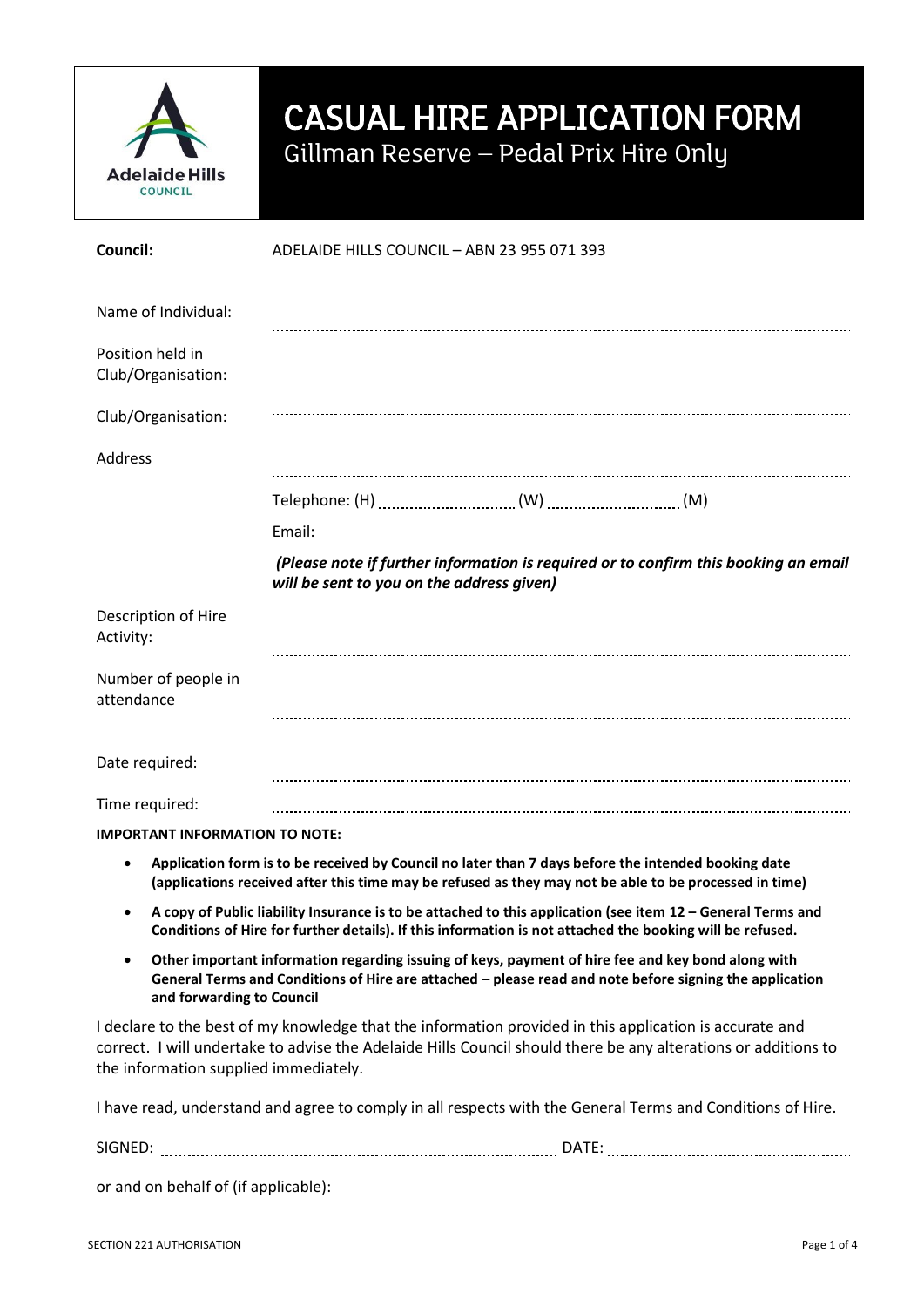## **HIRE FEE SCHEDULE (as at 1/7/2021)**

| <b>SESSION</b>                  |                                  |
|---------------------------------|----------------------------------|
| <b>General Hire Per Session</b> | Sessions are 3 hours in duration |

| Key deposit                       |                                     | \$55.00 |
|-----------------------------------|-------------------------------------|---------|
| <b>Casual Hire</b>                | Per session                         | \$30.00 |
| <b>PUBLIC LIABILITY INSURANCE</b> | Complimentary for "one off" Hirers. |         |
|                                   | <b>Mandatory for Regular Hires</b>  |         |

## **PLEASE NOTE:**

- Please ensure you understand the Conditions of Hire before signing the Hire Agreement.
- Failure to comply with any of these conditions may **incur an additional charge.**

| <b>PEDAL PRIX SEASON</b><br>(please exclude school and public holidays where necessary) |              |  |              |              |  |  |
|-----------------------------------------------------------------------------------------|--------------|--|--------------|--------------|--|--|
|                                                                                         | <b>Dates</b> |  | <b>Times</b> | <b>Total</b> |  |  |
| March                                                                                   |              |  |              |              |  |  |
| April                                                                                   |              |  |              |              |  |  |
| May                                                                                     |              |  |              |              |  |  |
| June                                                                                    |              |  |              |              |  |  |
| July                                                                                    |              |  |              |              |  |  |
| August                                                                                  |              |  |              |              |  |  |
| September                                                                               |              |  |              |              |  |  |

We declare to the best of our knowledge that the information provided in this application is accurate and correct. We will undertake to advise the Adelaide Hills Council should there be any alterations or additions to the information supplied immediately.

We have read, understand and agree to comply in all respects with the General Terms and Conditions of Hire.

SIGNED:

School Principal: ……………………………………………………………………….……….… Date: ………………………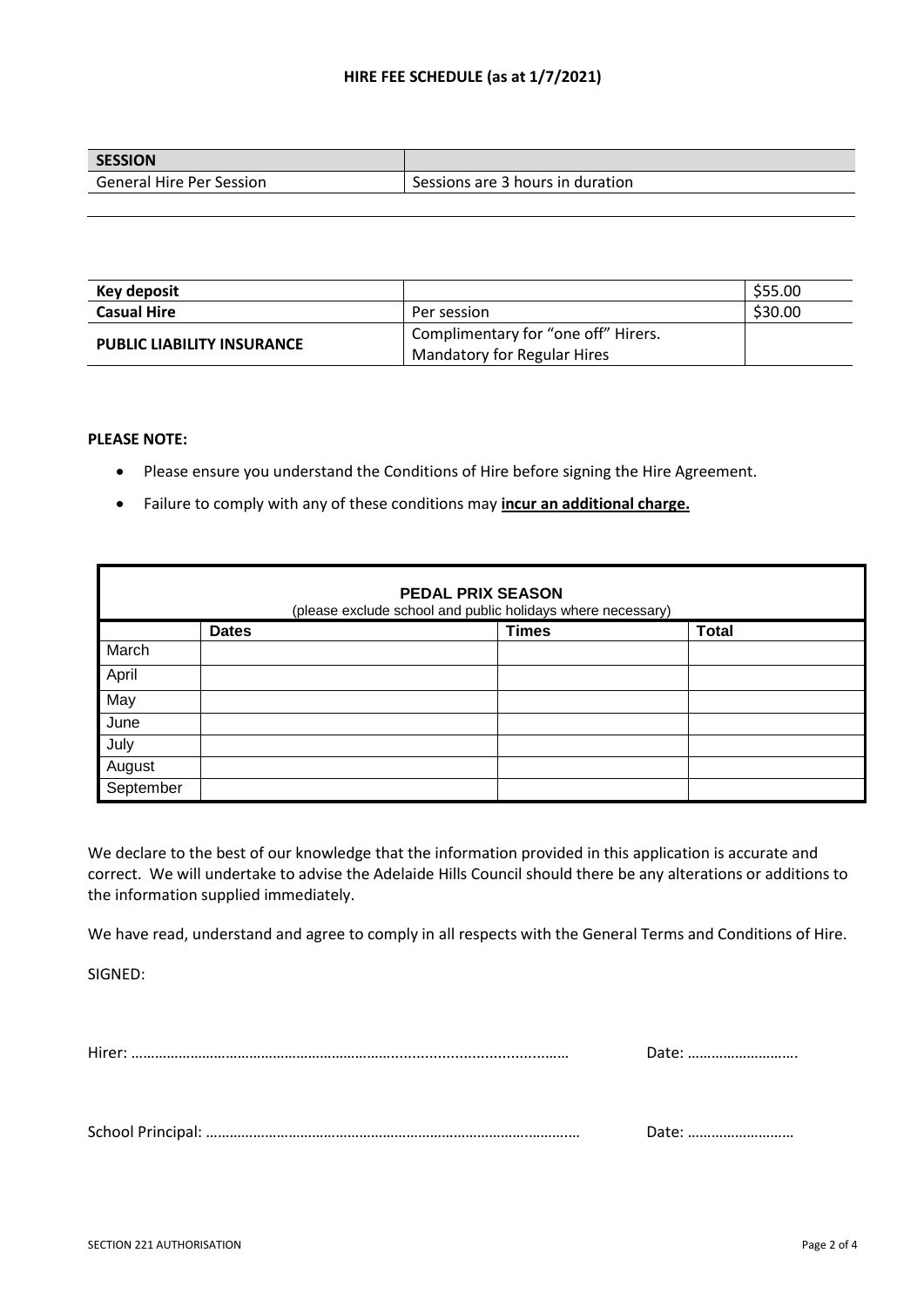## **CONDITIONS**

- 1. This facility is to be hired for Pedal Prix training only. No motorised vehicles are to be used on the track at this facility.
- 2. Casual applications for hire are to be received no later than 7 days before the intended hire time (applications received after this time may be refused as they may not be able to be processed in time).
- 3. If additional dates would like to be requested a new application form will need to be filled out and forwarded to Council.
- 4. If dates need to be changed a request in writing is to be forwarded to Council no later than 7 days before the intended date to be changed.
- 5. All dates and times applied for on the hire application form are to be adhered to due to other schools also using this facility in the pedal prix season (up to 2 schools per session will be approved).
- 6. All bookings will be charged for, whether the facility is used or not, unless notice of cancellation has been received at least 2 working days prior to a casual event.
- 7. Key Bond and hire fee for a casual hirer are to be paid in cash, credit card, cheque etc when the key is picked up from the Council Office nominated on the application form (no invoices will be issued for a casual hire of this facility)
- 8. The key can be collected no earlier than 1 day prior to a casual hire booking from the Council office nominated on the application form.
- 9. The key allocated for a casual hire is to be returned to Council the next working day after the booking to the same Council office in which it was collected. Once the key has been returned the key bond will be refunded within 14 days.
- 10. If the key is not returned within this time frame or lost by a hirer then the key bond will be forfeited and the replacement of the locks at this facility will be charged to the hirer.
- 11. Council takes no responsibility for the use or injury sustained by users of this facility and request that all Schools wanting to hire the Gillman Reserve facility must have their own public liability insurance. A copy of the public liability insurance must be attached to the application for hire form, if this is not attached then the booking will be not be accepted.

(a letter on School letterhead and signed by the School Principal advising the insurance coverage is under the Department of Education insurance is acceptable)

- 12. The hirer agrees to indemnify and to keep indemnified the Council, its servants and agents and each of them from and against all actions, costs, claims, damages, charges and expenses whatsoever which may be brought or made or claimed against them or any of them arising out of or in relation to the issuing of the application.
- 13. All people using Gillman Reserve are to treat it with respect and leave it in the manner in which it is found. If it is found that the grounds are being left in an unsatisfactory condition then the hirer may be prohibited from using the facility for a period of time or indefinitely
- 14. There are 2 padlocks on the gate to this facility and they need to be locked into each other when vacating this facility so that other hirers have access.